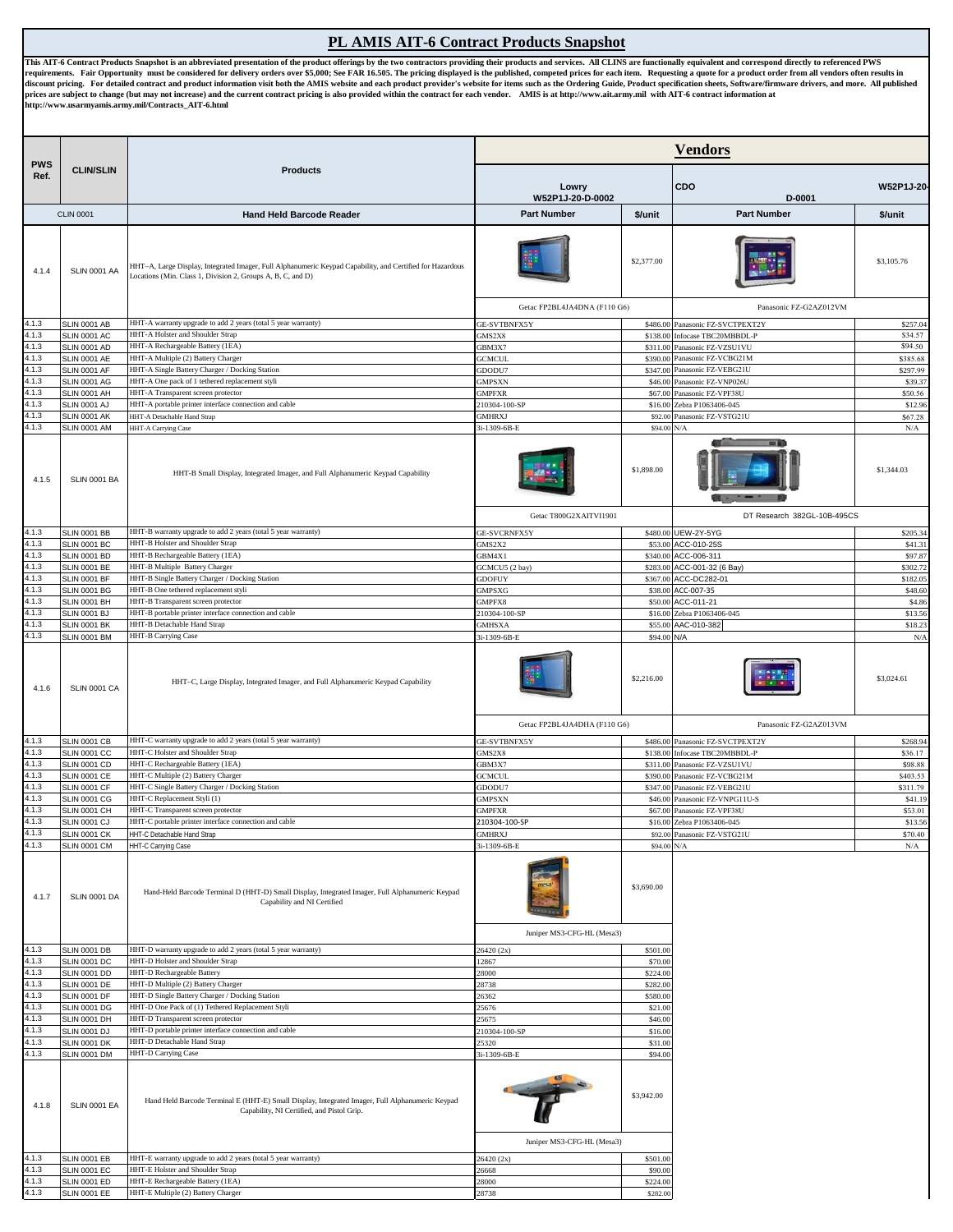| <b>LAAQ</b><br>Ref. | <b>CLIN/SLIN</b>                           | <b>Products</b>                                                                                                         | Lowry                              |                            | CDO                             | W52P1J-20- |  |
|---------------------|--------------------------------------------|-------------------------------------------------------------------------------------------------------------------------|------------------------------------|----------------------------|---------------------------------|------------|--|
|                     |                                            |                                                                                                                         | W52P1J-20-D-0002                   |                            | D-0001                          |            |  |
| 4.1.3<br>4.1.3      | <b>SLIN 0001 EF</b>                        | HHT-E Single Battery Charger / Docking Station                                                                          | 26362                              | \$580.00                   |                                 |            |  |
| 4.1.3               | <b>SLIN 0001 EG</b>                        | HHT-E One pack of (1) tethered replacement styli                                                                        | 5676                               | \$21.00                    | N/A                             |            |  |
| 4.1.3               | <b>SLIN 0001 EH</b><br><b>SLIN 0001 EJ</b> | HHT-E Transparent screen protector<br>HHT-E portable printer interface connection and cable                             | 25675                              | \$46.00                    |                                 |            |  |
| 4.1.3               | <b>SLIN 0001 EK</b>                        | HHT-E Detachable hand strap                                                                                             | 210304-100-SP<br>25320             | \$16.00<br>\$31.00         |                                 |            |  |
| 4.1.3               | <b>SLIN 0001 EM</b>                        | HHT-E Carrying Case                                                                                                     | 3i-1309-6B-E                       | \$94.00                    |                                 |            |  |
| 4.1.9               | SLIN XX01 FA                               | HAND-HELD TERMINAL-F (HHT-F) SMALL DISPLAY, INTEGRATED IMAGER, AND FULL<br>ALPHANUMERIC KEYPAD CAPABILITY               |                                    | \$2,415.00                 |                                 |            |  |
|                     |                                            |                                                                                                                         | 362GL-10B-495SR                    |                            |                                 |            |  |
| 4.1.3               | SLIN XX01 FB                               | HHT-F or HHT-G warranty upgrade to add 2 year (total 5 year warranty)                                                   | UE' UEW-2Y-5YG                     | 194.61<br>\$               |                                 |            |  |
| 4.1.3               | SLIN XX01 FC                               | HHT-F or HHT-G Pistol Grip                                                                                              | AC ACC-PG262-02                    | 147.56<br>\$               |                                 |            |  |
| 4.1.3               | SLIN XX01 FD                               | HHT-F or HHT-G Holster &Shoulder Strap (Compatible w/o Pistol Grip)                                                     | AC(ACC-010-22S                     | 51.30<br>\$                |                                 |            |  |
| 4.1.3<br>4.1.3      | SLIN XX01 FE<br>SLIN XX01 FF               | HHT-F or HHT-G Holster &Shoulder Strap (Compatible WITH Pistol Grip)<br>HHT-F or HHT-G Rechargeable Battery (1EA)       | AC ACC-HP262-01S                   | \$<br>157.50<br>89.71<br>S |                                 |            |  |
| 4.1.3               | SLIN XX01 FG                               | HHT-F or HHT-G Multiple (2) Battery Charger                                                                             | AC ACC-006-362G<br>AC ACC-GC662-01 | 372.66<br>S                |                                 |            |  |
| 4.1.3               | SLIN XX01 FH                               | HHT-F or HHT-G Single Battery Charger / Docking Station (w/o Pistol Grip)                                               | AC ACC-DC263-01                    | 261.85<br>s                |                                 |            |  |
| 4.1.3               | SLIN XX01 FJ                               | HHT-F or HHT-G Single Battery Charger / Docking Station (with Pistol Grip)                                              | AC ACC-UC262-02                    | \$<br>178.20               |                                 |            |  |
| 4.1.3               | SLIN XX01 FK                               | HHT-F or HHT-G One Pack of (1) Tethered Replacement Styli                                                               | AC ACC-007-35                      | \$<br>60.73                |                                 |            |  |
| 4.1.3               | SLIN XX01 FM                               | HHT-F or HHT-G Transparent Screen Protector                                                                             | AC ACC-011-20                      | 5.52<br>\$                 |                                 |            |  |
| 4.1.3               | SLIN XX01 FN                               | HHT-F or HHT-G Detachable Hand Strap                                                                                    | AAI AAC-010-31                     | 15.18<br>S                 |                                 |            |  |
| 4.1.3               | SLIN XX01 FP                               | HHT-F or HHT-G Portable Printer Interface Connection and Cable                                                          | 210 210304-100-SP                  | 25.00<br>S                 |                                 |            |  |
| 4.1.10              | SLIN XX01GA                                | HAND-HELD TERMINAL-G (HHT-G) SMALL DISPLAY, INTEGRATED IMAGER, FULL<br>ALPHANUMERIC KEYPAD CAPABILITY, AND NI CERTIFIED | 362GL-X-495SRNI                    | \$2,515.00                 |                                 |            |  |
|                     |                                            |                                                                                                                         |                                    |                            |                                 |            |  |
|                     | <b>CLIN 0003</b>                           | <b>Barcode Imagers for PC Input</b>                                                                                     |                                    |                            |                                 |            |  |
| 4.2.1               | SLIN 0003 AA                               | Imager for PC Input - General Bar Code (Tethered)                                                                       |                                    | \$307.00                   |                                 | \$463.53   |  |
|                     |                                            |                                                                                                                         | Granit 1990iXR-3-AIT-N             |                            | Zebra DS3608-SR00CC3VTNA        |            |  |
| 4.2.2               | SLIN 0003 AB                               | Imager for PC Input - General Bar Code (Bluetooth)                                                                      |                                    | \$712.00                   |                                 | \$680.58   |  |
|                     |                                            |                                                                                                                         | Granit 1911iXR-3USB-5-G            |                            | Zebra DS3678-SR0FCC3VTNA        |            |  |
| 4.2.3               | <b>SLIN 0003 AC</b>                        | Imager for PC Input - IUID Label Markings                                                                               |                                    | \$307.00                   |                                 | \$880.15   |  |
|                     |                                            |                                                                                                                         | Granit 1990iXR-3-AIT-N             |                            | Zebra DS3608-DP20CC3VTNA        |            |  |
| 4.2.4               | <b>SLIN 0003 AD</b>                        | Imager for PC Input - IUID Direct Part Markings                                                                         |                                    | \$482.00                   |                                 | \$880.15   |  |
|                     |                                            |                                                                                                                         | Granit 1920IDPM-3USB-G             |                            | Zebra DS3608-DP20CC3VTNA        |            |  |
| 4.2.5               | <b>SLIN 0003 AE</b>                        | Imager With Extended Reading Range for PC Input - General Barcode (Tethered)                                            |                                    | \$415.00                   |                                 | \$577.37   |  |
|                     |                                            |                                                                                                                         | Granit 1980IFR-3-AIT-N             |                            | Zebra DS3608-ER20CC3VTNA        |            |  |
|                     | <b>CLIN 0005</b>                           | <b>Barcode Printers</b>                                                                                                 |                                    |                            |                                 |            |  |
|                     |                                            |                                                                                                                         |                                    |                            |                                 |            |  |
| 4.3.3               | SLIN 0005 AA                               | Portable/Wearable Bar Code Label Printer                                                                                |                                    | \$789.00                   |                                 | \$470.87   |  |
|                     |                                            |                                                                                                                         | Datamax RL4-DP-50000010            |                            | Zebra ZQ52-BUE0010-G7           |            |  |
|                     | <b>SLIN 0005 AB</b>                        | <b>RESERVED</b>                                                                                                         | RESERVED                           |                            | <b>RESERVED</b>                 |            |  |
| 4.3.3.1             | <b>SLIN 0005 AC</b>                        | Battery Charger for Portable/Wearable BC Label Printer                                                                  | 220275-000-SP                      |                            | \$243.00 Zebra SAC-MPP-1BCHGUS1 | \$73.22    |  |
| 4.3.3.1             | <b>SLIN 0005 AD</b>                        | Carrying Case with Strap for Portable/Wearable BC Label Printer                                                         | 750323-001                         |                            | \$105.00 Zebra P1063406-037     | \$52.21    |  |
| 4.3.3.2             | <b>SLIN 0005 AE</b>                        | 4" x 6 " Label - Portable/Wearable BC Label Printer (1 roll)                                                            | 4X6 Duratherm EL                   |                            | \$14.50 Zebra 10033483          | \$15.13    |  |
| 4.3.4.1             | <b>SLIN 0005 BA</b>                        | Stationary Bar Code Label Printer                                                                                       |                                    | \$835.00                   |                                 | \$961.35   |  |
|                     |                                            |                                                                                                                         | Honeywell PD43AG3100010201         |                            | Zebra ZT51042-T01000GA          |            |  |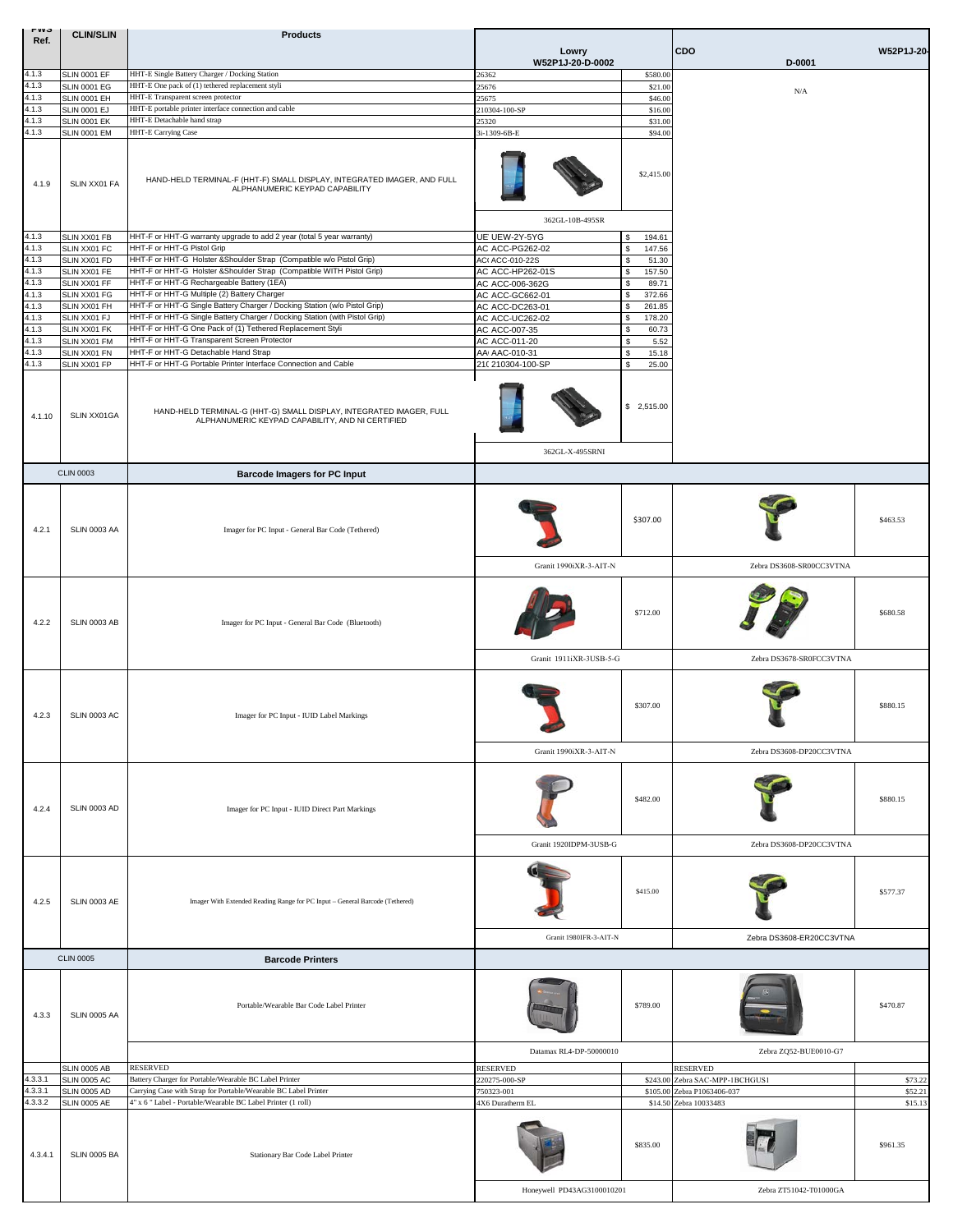| гич<br>Ref.        | <b>CLIN/SLIN</b>    | <b>Products</b>                                                                                        |                                                                                                                                        |             |                                             |             |  |
|--------------------|---------------------|--------------------------------------------------------------------------------------------------------|----------------------------------------------------------------------------------------------------------------------------------------|-------------|---------------------------------------------|-------------|--|
|                    |                     |                                                                                                        | Lowry                                                                                                                                  |             | CDO                                         | W52P1J-20-  |  |
|                    |                     |                                                                                                        | W52P1J-20-D-0002                                                                                                                       |             | D-0001                                      |             |  |
| 4.3.4.1            | <b>SLIN 0005 BB</b> | Stationary Bar Code Label Printer, with Installed Take-Up Reel                                         |                                                                                                                                        | \$1,748.00  |                                             | \$1,100.62  |  |
|                    |                     |                                                                                                        | Honeywell PM43G11010050201                                                                                                             |             | Zebra ZT51042-T21000GA                      |             |  |
| 4.3.4.2            | <b>SLIN 0005 BC</b> | Roll of 4" by 6" Synthetic Label Stock (8 inch diameter roll) for Stationary BC Label Printer (1 roll) | 308-55958                                                                                                                              | \$37.00     | CDO 10008530-EA                             | \$19.03     |  |
| 4.3.4.2<br>4.3.4.2 | <b>SLIN 0005 BD</b> | Roll of 4" by 3" Synthetic Label Stock (8 inch diameter roll) for Stationary BC Label Printer (1 roll) | 308-55957                                                                                                                              | \$36.00     | CDO 10008531-EA<br>CDO 06200BK11045-EA      | \$19.43     |  |
|                    | <b>SLIN 0005 BE</b> | Resin Ribbon for 4" Width Labels for Stationary BC Label Printer                                       | 18107889                                                                                                                               | \$24.75     |                                             | \$5.58      |  |
|                    | <b>CLIN 0007</b>    | <b>IUID Marking Equipment and Verifiers</b>                                                            |                                                                                                                                        |             |                                             |             |  |
| 4.4.2              | SLIN 0007 AA        | Laser Marking Equipment                                                                                | Epilog Mini 24 SYAITLM-40EM24                                                                                                          | \$27,316.00 | Trotec (CodeSource part#) CS22-LRS-0006     | \$36,213.69 |  |
|                    |                     |                                                                                                        |                                                                                                                                        |             |                                             |             |  |
| 4.4.3<br>4.4.3     | <b>SLIN 0007 AB</b> | Adhesive film stock (25 sheets)                                                                        | 520K25 (tesa Secure 6973 Strips/Kit)                                                                                                   | \$245.00    | tesa (CodeSource part#) 1220K25             | \$257.58    |  |
|                    | <b>SLIN 0007 AC</b> | polyacrylic adhesive film stock (1 roll)                                                               | CS-120R6973PV6BM (tesa Secure 6973)                                                                                                    | \$2,845.00  | tesa (CodeSource part#) CS-120R6973PV6BM    | \$2,943.03  |  |
| 4.5.1              | SLIN 0007 AD        | Desktop Verifier for Labels                                                                            |                                                                                                                                        | \$4,293.00  |                                             | \$7,560.27  |  |
|                    |                     |                                                                                                        | Axicon 15200                                                                                                                           |             | Axicon 15500                                |             |  |
|                    | <b>CLIN 0009</b>    | <b>Wireless Radio Frequency Data Communications</b>                                                    |                                                                                                                                        |             |                                             |             |  |
| 4.6.2              | SLIN 0009 AA        | Radio Frequency Access Point (indoor environment)                                                      | aruba<br>Aruba AP-305                                                                                                                  | \$960.00    | Aruba model AP-318                          | \$1,594.62  |  |
|                    |                     |                                                                                                        |                                                                                                                                        |             |                                             |             |  |
| 4.6.2              | SLIN 0009 AB        | Radio Frequency Access Point (NEMA)                                                                    |                                                                                                                                        | \$1,761.00  | $\mathbb{R}^{n\times n}$                    | \$2,068.72  |  |
|                    |                     |                                                                                                        | Aruba AP-374                                                                                                                           |             | Aruba model AP-375                          |             |  |
| 4.6.2              | <b>SLIN 0009 AC</b> | Radio Frequency Access Point (office environment)                                                      |                                                                                                                                        | \$1,391.00  | orubs                                       | \$1,373.52  |  |
|                    |                     |                                                                                                        | Aruba AP-325 Wireless Access Point,                                                                                                    |             | Aruba model AP-325, part # JW187A           |             |  |
| 4.6.3              | <b>SLIN 0009 AD</b> | Radio Frequency Gateway                                                                                | $\frac{1}{2}$                                                                                                                          | \$4,406.00  | 220022000000                                | \$27,623.98 |  |
|                    |                     |                                                                                                        | Aruba 7010                                                                                                                             |             | Aruba model 7205                            |             |  |
|                    | <b>CLIN 0011</b>    | <b>Transit Cases and Transit Case Configuration</b>                                                    |                                                                                                                                        |             |                                             |             |  |
| 4.7.10             | <b>SLIN 0011 AA</b> | Transit Case Configuration, Small Arms Room Kit                                                        |                                                                                                                                        | \$12,718.00 |                                             | \$9,118.99  |  |
|                    |                     | a. One (1) Transit Case with foam inserts to support the below items;                                  | WSASMART Custom Small Arms Kit Shipping Case                                                                                           |             | Zero ZRC3424-1204                           |             |  |
|                    |                     | b. One (1) Bar Code Imager for Direct Part Marks as specified in Section 4.2.3;                        | Granit 1920i Scanner<br>Elo 1502L<br>HP M404dne LaserJet Pro Printer<br>Getac B300 G7<br>TP-Link 7-Port USB Hub                        |             | Zebra DS3608-DP20CC3VTNA<br>ELO E144246     |             |  |
|                    |                     | c. LCD touch screen display, minimum of 15";                                                           |                                                                                                                                        |             |                                             |             |  |
|                    |                     | d. Portable laser document printer;<br>e. Ruggedized Notebook Computer with Touch Screen Monitor;      |                                                                                                                                        |             | Brother HL-L2300D<br>Panasonic CF-33BFPGZVM |             |  |
|                    |                     | Mini Port Replicator;                                                                                  |                                                                                                                                        |             | StarTech ST7202USB                          |             |  |
|                    |                     | . USB CAC Reader;                                                                                      | Cable                                                                                                                                  |             | SCM Microsystems SCR3310V2                  |             |  |
|                    |                     | 1. Signature Pad;                                                                                      | Topaz Systems T-S460                                                                                                                   |             | Topaz T-S460-HSB-R                          |             |  |
|                    |                     | One (1) external back up hard drive with USB interface cable;                                          | Western Digital, 1TB My Passport, with USB Interface Cable                                                                             |             | Western Digital WDBUZG0010BBK-WESN          |             |  |
|                    |                     | One (1) Uninterrupted Power Supply (UPS);<br>c. Packing lists for each case; and                       | TrippLite BC350<br>CyberPower CP600<br>CDO Tech CDO-INV<br>Packing Inventory List<br>Installation Guide and Manufacturer's User Guides |             |                                             |             |  |
|                    |                     | . Installation Manual & hardware manuals for individual products.                                      |                                                                                                                                        |             |                                             |             |  |
|                    | <b>CLIN 0013</b>    | Software                                                                                               |                                                                                                                                        |             |                                             |             |  |
|                    |                     |                                                                                                        |                                                                                                                                        |             |                                             |             |  |